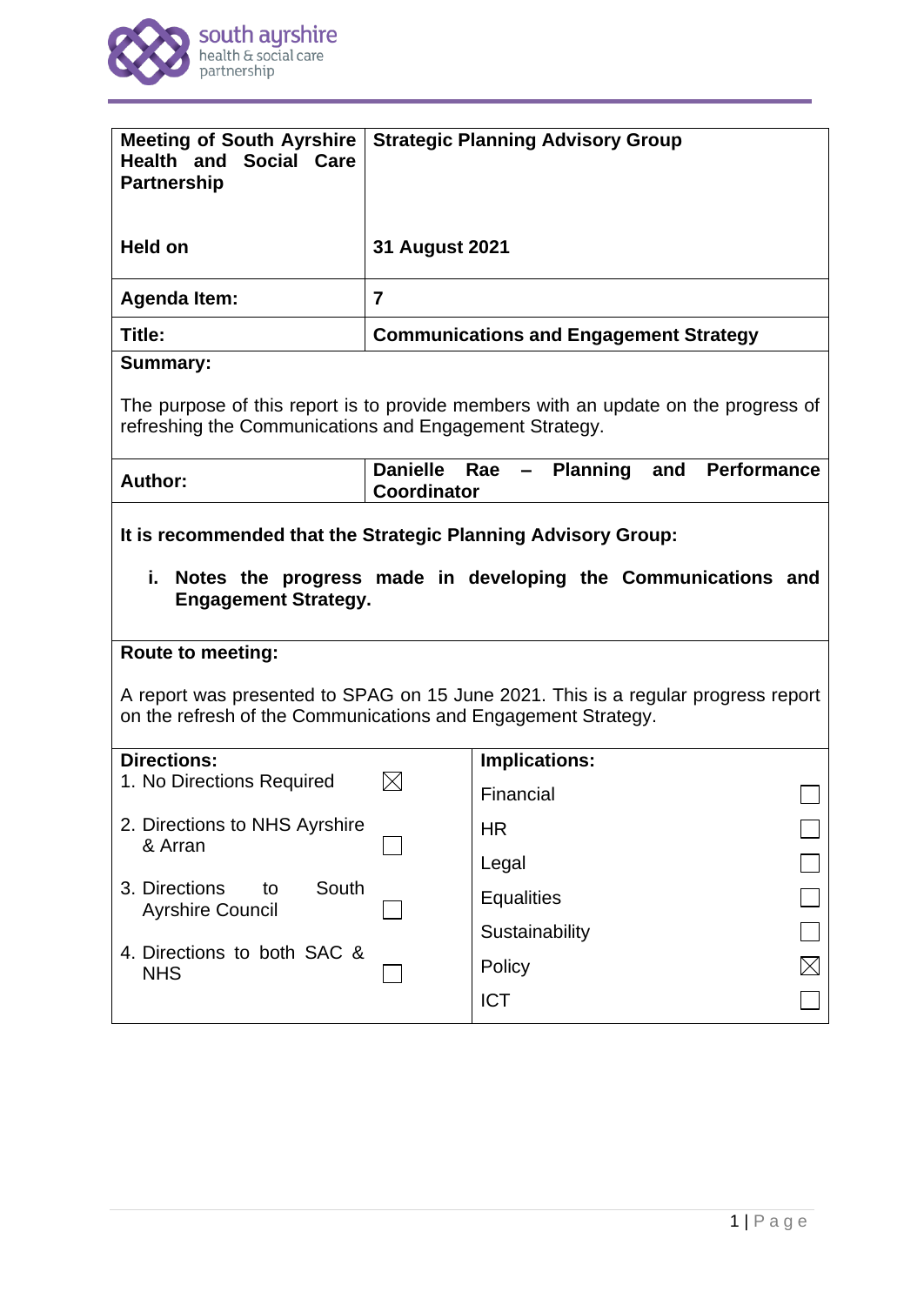

# **Communications and Engagement Strategy**

# **1. PURPOSE OF REPORT**

1.1 This report is to provide members with an update on the progress of refreshing the Communications and Engagement Strategy.

# **2. RECOMMENDATION**

## **2.1It is recommended that the Strategic Planning Advisory Group:**

**i. Notes the progress made in developing the Communications and Engagement Strategy.**

## **3. BACKGROUND INFORMATION**

- 3.1Effective participation and engagement is at the very heart of achieving of the vision of the South Ayrshire Health and Social Care Partnership. A key objective of the IJB's Strategic Plan is for the HSCP to be transparent and listen to our communities.
- 3.2Communications support for the HSCP has previously been provided by South Ayrshire Council and NHS Ayrshire and Arran Communications Teams. The COVID-19 pandemic emphasised the need for the HSCP to have its own communications function bringing South Ayrshire in line with other HSCP's. A new Communications Officer for the HSCP was appointed in March 2021.
- 3.3In preparing the Strategic Plan, the HSCP had to be innovative in its methods to engage meaningfully with communities and received support from partners to do this. Feedback on the HSCP's engagement with communities was gathered during the Strategic Plan consultation. A quarter of respondents felt that the HSCP engages poorly with communities. Suggestions to build on engagement so far included listening to people who use services, engaging face-to-face (when possible), using a variety of communication methods and the use of a citizen's panel.
- 3.4The HSCP wants to build on the engagement that has already taken place and ensure that the views of people who use our services and wider stakeholders are constantly shaping the way services are delivered by the HSCP. The [Independent](https://www.gov.scot/groups/independent-review-of-adult-social-care/)  [Review of Adult Social Care](https://www.gov.scot/groups/independent-review-of-adult-social-care/) and [The Promise](https://thepromise.scot/) emphasise the value of shaping services with the people who use them, their families and carers.
- 3.5The HSCP developed a [Participation and Engagement Strategy](https://www.south-ayrshire.gov.uk/health-social-care-partnership/documents/SA50614_SOUTH%20AYRSHIRE%20HEALTH_ENGAGEMENT%20STRATEGY%20Digital%20PDF_Fin%203.pdf) and a [Communication Strategy](https://www.south-ayrshire.gov.uk/health-social-care-partnership/documents/Final%20Communication%20Strategy%20and%20Plan.pdf) which have been used as guidance documents for engagement and consultation work.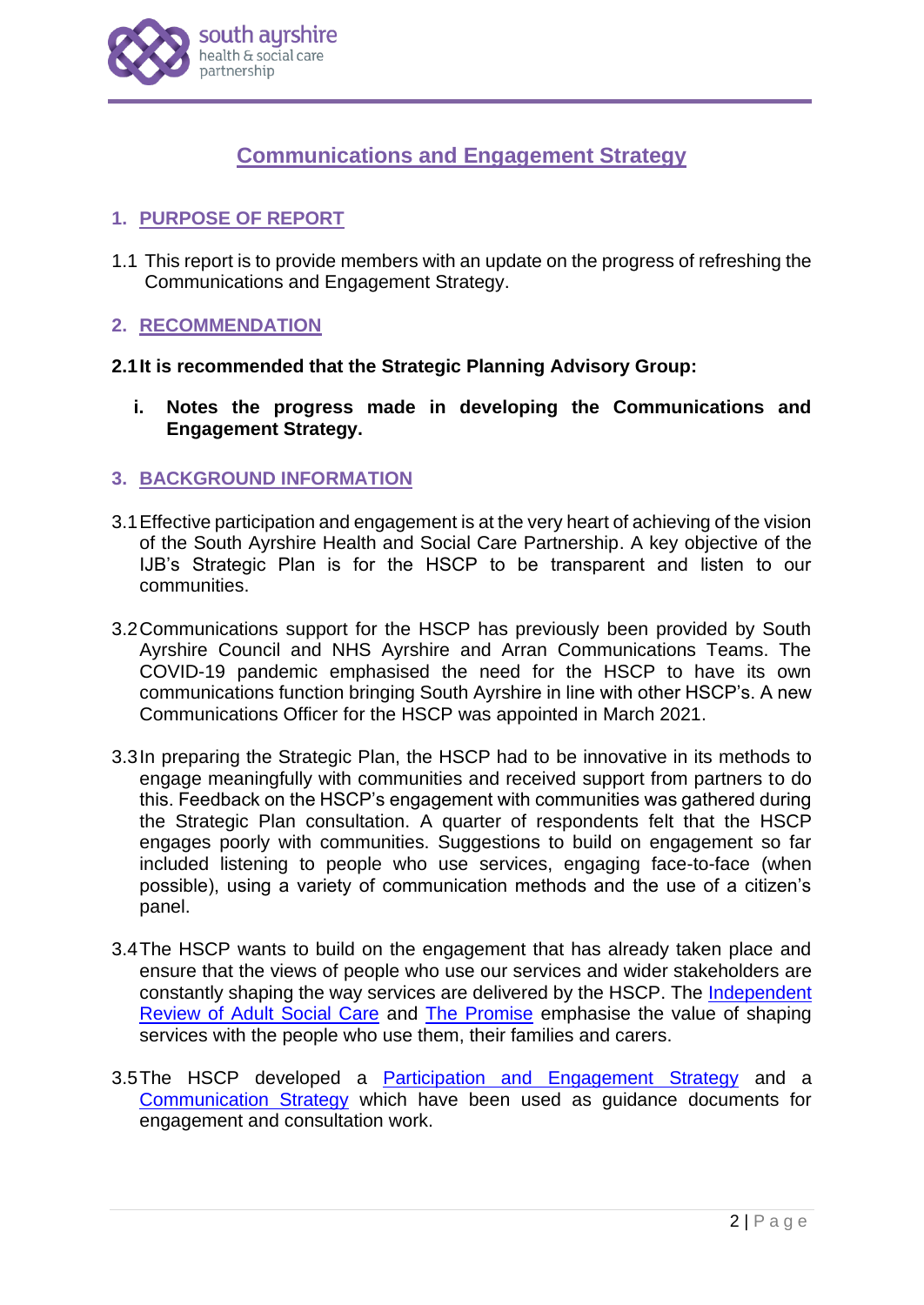

- 3.6South Ayrshire's Wellbeing Pledge emphasises the HSCP and communities working together to contribute to a common goal. The HSCP committed in the Strategic Plan to refresh our Communications and Participation and Engagement Strategies to help guide and inform consultation activity in the future. The current strategies will be reviewed in their entirety and our intention is to publish a new Communications and Engagement strategy by the end of 2021.
- 3.7This will provide a framework on how we can improve our engagement with those who do not traditionally take part and provide direction on how best the HSCP can engage with communities reflecting measures caused by the COVID-19 pandemic. In doing so, we will ensure our engagement activity is aligned closely with our Community Planning partners, ensuring that duplication and 'consultation fatigue' are avoided as much as possible. The HSCP will also ensure Locality Planning Partnerships are involved to engage with communities at a local level.
- 3.8Importantly, while basing the strategy on the needs of our local population, we are committed to working towards being an Inclusive Communication organisation ensuring we are considering the best ways of communicating with everyone in our communities.
- 3.9We will ensure the Strategy is aligned with national policy including the [Community](https://www.gov.scot/policies/community-empowerment/)  [Empowerment \(Scotland\) Act 2015](https://www.gov.scot/policies/community-empowerment/) and the [Scottish Government's National](https://nationalperformance.gov.scot/national-outcomes/communities)  [Performance Framework](https://nationalperformance.gov.scot/national-outcomes/communities) particularly the National Outcome 'We live in communities that are inclusive, empowered, resilient and safe.' We will also pay close attention to the recently published ['Planning with People Guidance'](https://www.gov.scot/publications/planning-people/pages/2/) (Scottish Government and COSLA) and the [national standards for community engagement](https://www.scdc.org.uk/what/national-standards)  [developed](https://www.scdc.org.uk/what/national-standards) by SCDC and endorsed by statutory agencies.

# **4. REPORT**

- 4.1The Strategy Writing Group has been established. This group will meet monthly throughout the period of developing the strategy. Membership includes:
	- John Wood, Senior Manager (Planning, Performance and Commissioning)
	- Phil White, Partnership Facilitator
	- Danielle Rae, Planning and Performance Coordinator
	- Kirsty Goodfellow, Planning and Performance Officer (Communications)
	- Stephanie Cox, Planning and Performance Officer
	- Elizabeth Dougall, Community Engagement Officer
	- Stephanie Smith, Community Engagement Officer
	- Neil Goudie, Community Engagement Officer
	- Dawn Parker, Corporate Parenting Officer
	- Liz Paterson, Service Manager Children and Families and Chair of the Child Protection and Adult Protection Committee sub-group on Communications and Engagement
	- Marie Oliver, Chief Executive Officer (VASA)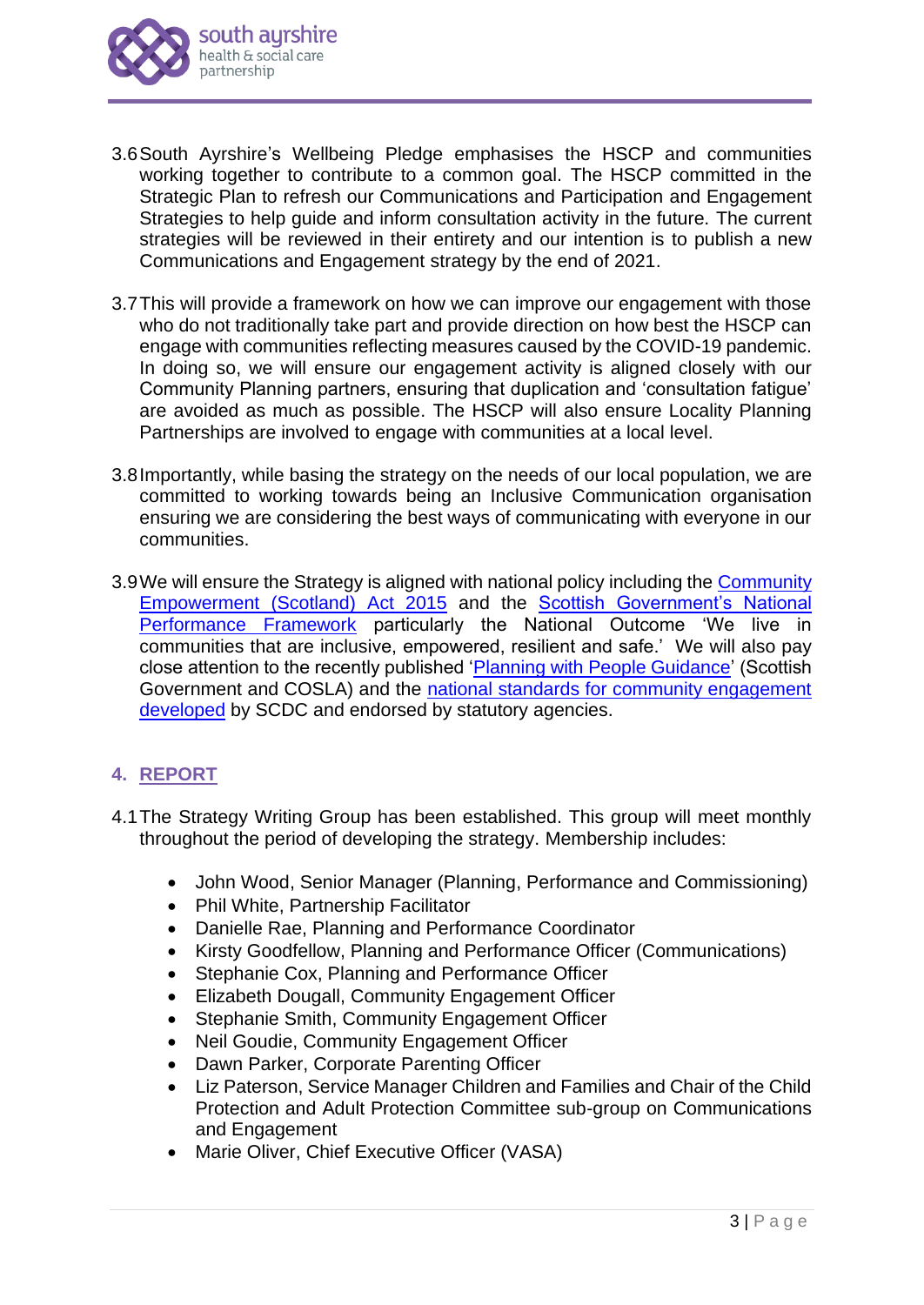

- Gillian Main, Speech and Language Therapy Service Manager
- Glenda Hanna, Independent Sector Lead (Scottish Care)
- Seonaid Lewis, Engagement Support Officer (NHS Ayrshire & Arran)
- Jamie Tait, Service Lead Thriving Communities (South Ayrshire Council)
- Katrina MacFarlane Engagement Officer (Healthcare Improvement Scotland)
- 4.2Work is ongoing to ensure the membership of the strategy development group is appropriate. Consideration is being given to the best ways to ensure people who use our services, families and carers can contribute and co-produce the strategy.
- 4.3Key areas the strategy development group are progressing include:
	- A review of the current Participation and Engagement Strategy and Communications Strategy.
	- a mapping exercise to look at routes into the community. This exercise will look at existing engagement groups used by all members of the development group. Examples include the South Ayrshire 1000 citizens panel, Locality Planning Partnerships and the Champions Boards. The mapping exercise will also allow us to identify gaps in areas of engagement.
	- developing principles which the strategy will be based on. The principles will require to encompass the variety of stakeholders the HSCP communicates with from citizens, carers, commissioned services and partners.
	- developing a strategy timeline and project plan to ensure all governance processes and engagement on the draft Strategy is considered.
	- a review of local and national considerations on communications and engagement. Recent national publications have been circulated to the group to consider including the National Standards for Community Engagement, Scottish Government's Planning with People Guidance, the Independent Review of Adult Social Care and The Promise. Locally, consideration is being given to Caring for Ayrshire and [South Ayrshire Council's Community](https://www.south-ayrshire.gov.uk/community-learning-development/documents/sac%20community%20engagement%20strategy%20-%20final%20nov%202020.pdf)  [Engagement Strategy.](https://www.south-ayrshire.gov.uk/community-learning-development/documents/sac%20community%20engagement%20strategy%20-%20final%20nov%202020.pdf)

# 5. **STRATEGIC CONTEXT**

5.1 Effective participation and engagement is at the very heart of achieving of the vision of the South Ayrshire Health and Social Care Partnership. A key objective of the IJB's Strategic Plan is for the HSCP to be transparent and listen to our communities.

# 6. **IMPLICATIONS**

## **6.1 Financial Implications**

6.1.1There may be financial implications of the Communications and Engagement Strategy but these implications will be brought to the IJB as appropriate.